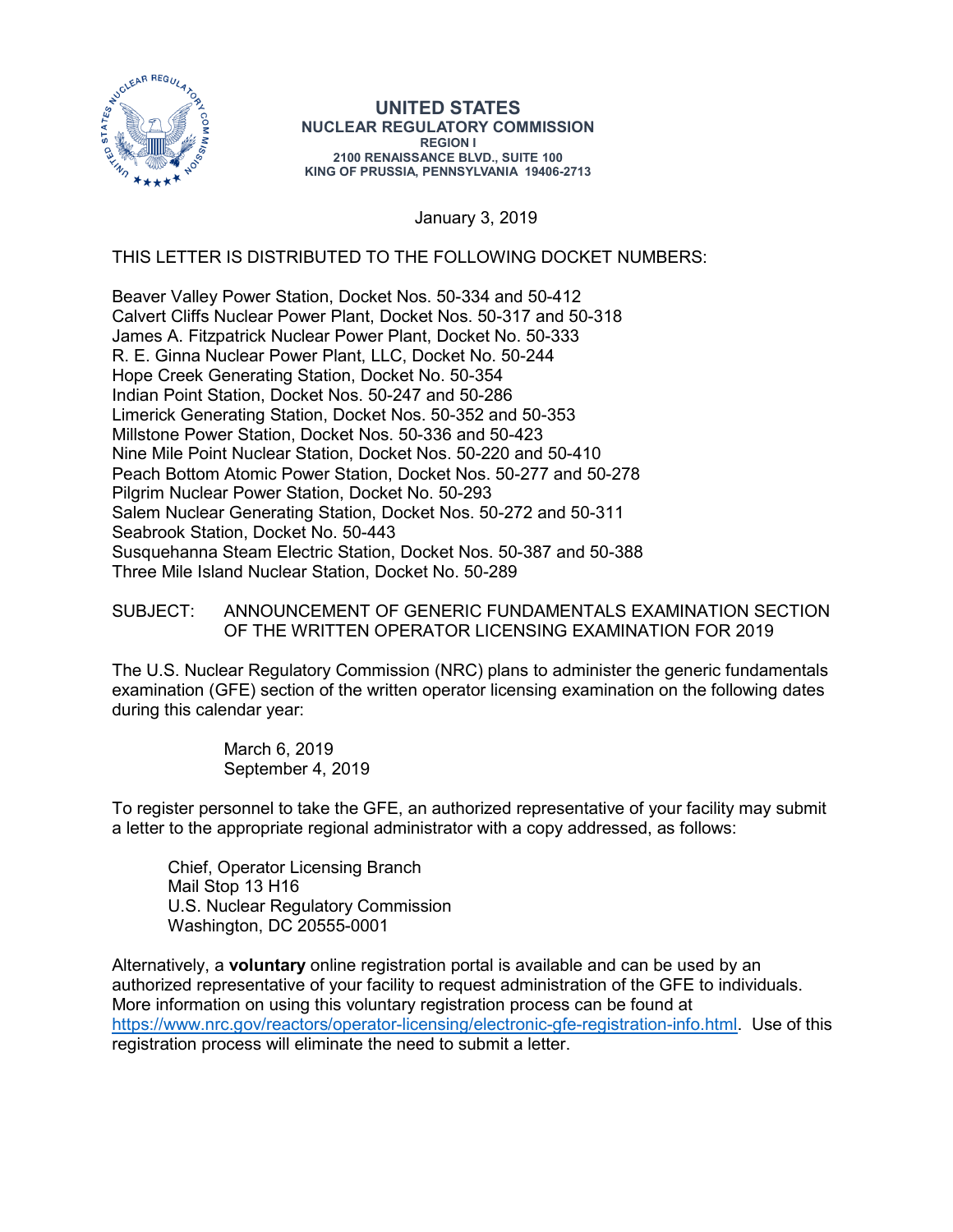Under 10 CFR 55.31(a)(3), in order for the NRC written examination and operating test to be administered to an applicant for an operator license, the applicant shall submit a written request from an authorized representative of the facility licensee by which the applicant will be employed. As stated above, use of the online registration portal would satisfy this requirement. The NRC permits a request for administration of the GFE section of the written examination to be made and granted prior to the applicant's successful completion the facility licensee's requirements to be licensed as an operator or senior operator and prior to the facility licensee's certification of the need for an operator or a senior operator to perform assigned duties. However, the facility licensee should only request administration of the GFE section of the written examination for individuals who will have completed fundamentals training by the date of the examination.

The submittal should identify the individuals who will take the examination. The submittal should also identify the personnel who will have access to the examinations, and will be responsible for examination security, before they are administered (e.g., proctors) and include the address and name of the individual to whom the examinations are to be sent.

To allow the NRC to assign docket numbers, both the NRC Regional Administrator and the Chief, Operator Licensing Branch, should receive your letter, or online registration, at least **30 calendar days before each desired examination date** shown above. A sample registration letter is enclosed.

Copies of the administered BWR and PWR GFEs and their answer keys will be available for review in the NRC's Agencywide Documents Access and Management System (ADAMS) immediately after administration of the second subsequent GFE. At that time, the NRC will also update its GFE Web Page, [http://www.nrc.gov/reactors/operator-licensing/generic](http://www.nrc.gov/reactors/operator-licensing/generic-fundamentals-examinations.html)[fundamentals-examinations.html.](http://www.nrc.gov/reactors/operator-licensing/generic-fundamentals-examinations.html)

If you have any questions concerning this examination, please contact Eric Cushing at 301-415- 1064 or at [Eric.Cushing@nrc.gov.](mailto:Eric.Cushing@nrc.gov)

Sincerely,

*/RA/*

Donald E. Jackson, Chief Operations Branch Division of Reactor Safety

cc: Distribution via ListServ

Enclosure: As stated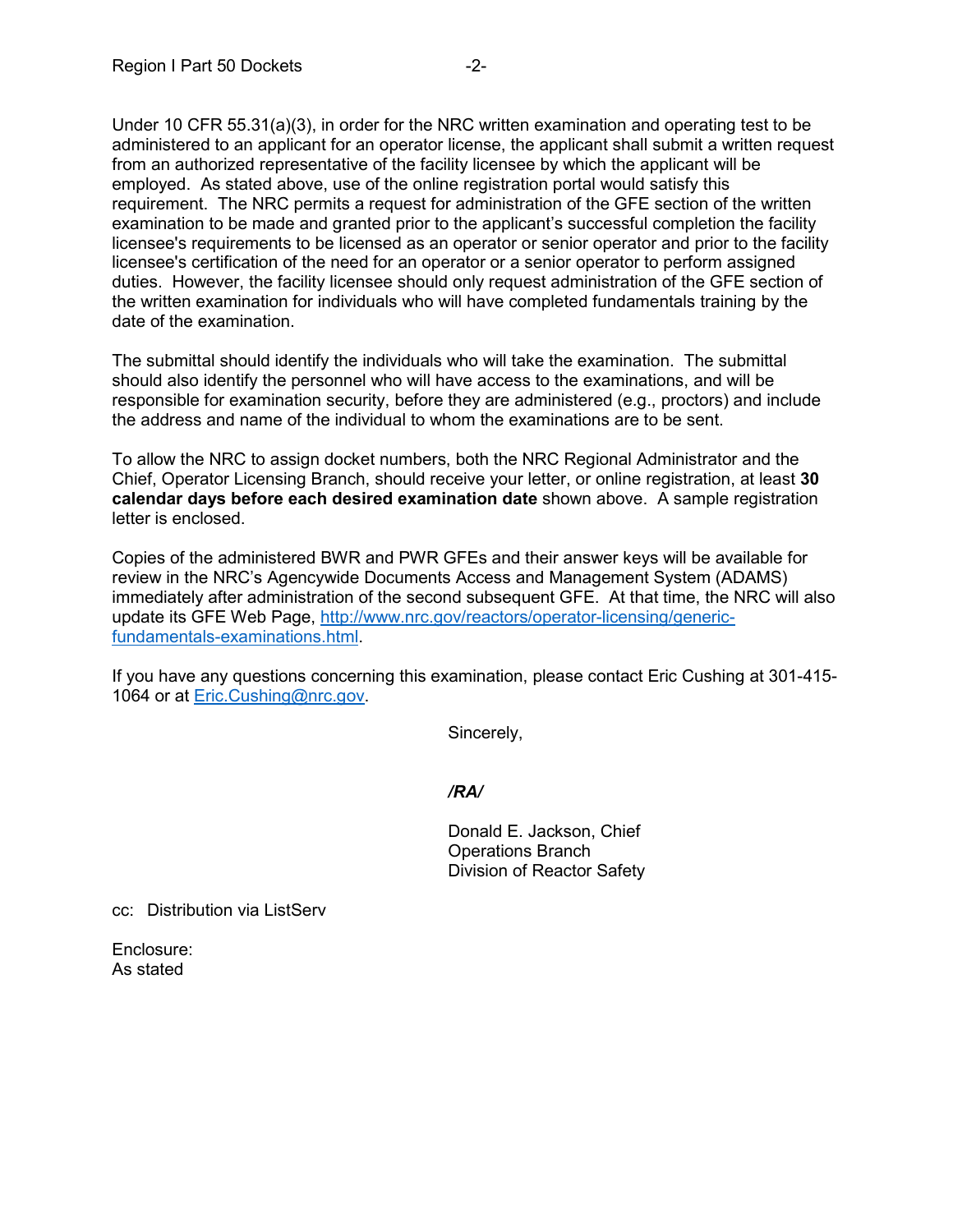SUBJECT: ANNOUNCEMENT OF GENERIC FUNDAMENTALS EXAMINATION SECTION OF THE WRITTEN OPERATOR LICENSING EXAMINATION FOR 2019 DATED JANUARY 3, 2019

Distribution via email:

A. Rivera-Varona, NRR/DIRS/IOLB C. Bixler, DRS

D. Jackson, DRS

DOCUMENT NAME: G:\DRS\Operations Branch\GFE\2019 Annual GFE Regional Notification Ltr.docx<br>ADAMS PKG: ML100120016 ADAMS ACCESSION NUMBER: ML19008A023 ADAMS PKG: **ML100120016** ADAMS ACCESSION NUMBER: ML19008A023

| ☑<br><b>SUNSI Review</b> |           | ☑<br><b>Non-Sensitive</b> | <b>Publicly Available</b><br>М |  |  |
|--------------------------|-----------|---------------------------|--------------------------------|--|--|
| <b>OFFICE</b>            | RI/DRS/OB | RI/DRS/OB                 |                                |  |  |
| <b>NAME</b>              | CBixler   | <b>DEJackson</b>          |                                |  |  |
| <b>DATE</b>              | 12/20/18  | 1/3/19                    |                                |  |  |
| -------<br>-----         |           |                           |                                |  |  |

**OFFICIAL RECORD COPY**